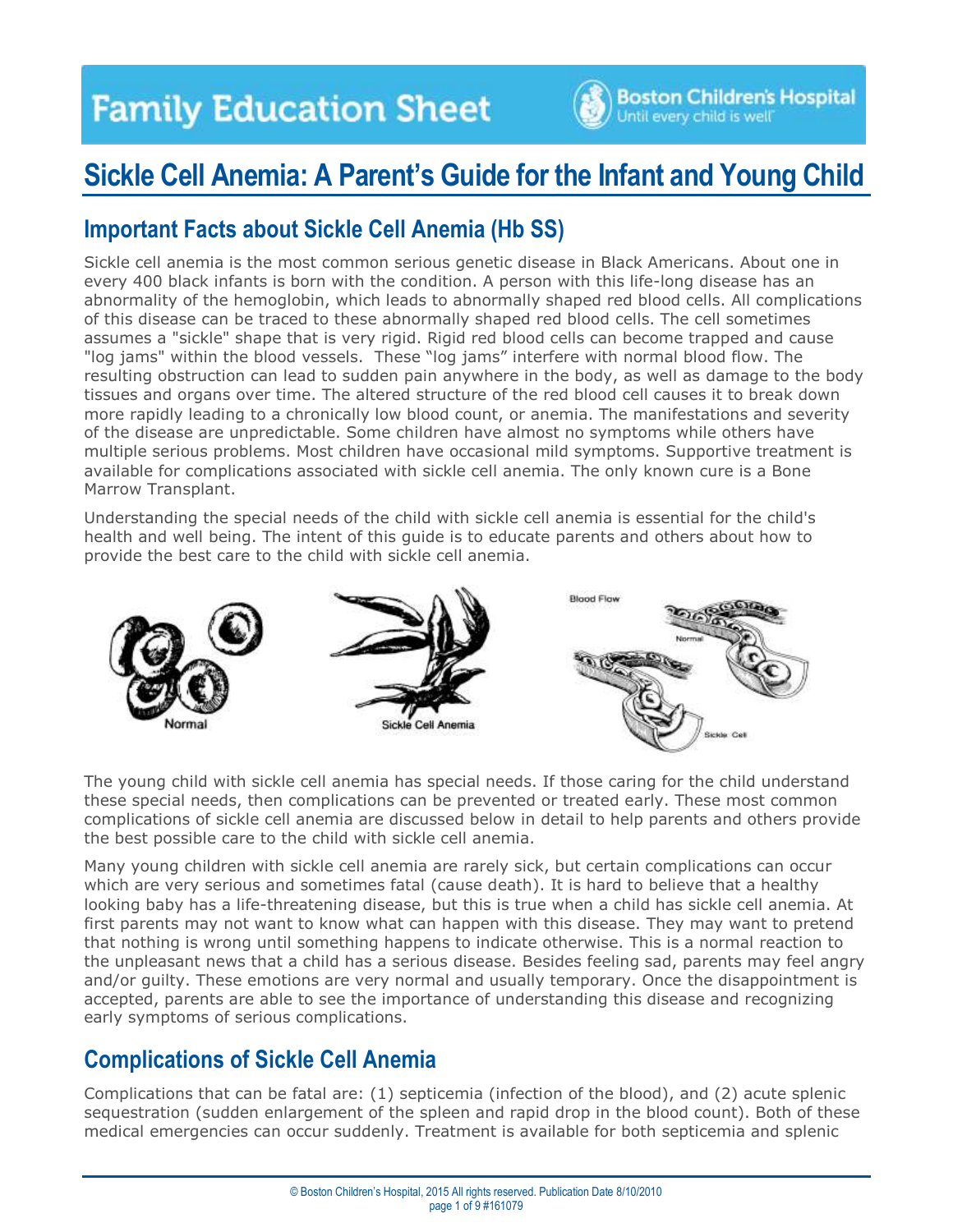sequestration, but it must be started in time. In the sections that follow, more detailed information is given about these and other problems that can occur in the infant and young child with sickle cell anemia.

## **Anemia**

New red blood cells are produced in the bone marrow every day to replace old blood cells. In a child with sickle cell anemia a red blood cell will last about 14 days. A red blood cell will last about four months in the child with normal hemoglobin. Because the red blood cells do not last long and because the bone marrow cannot make new blood cells fast enough, anemia results. Anemia exists when the number of red blood cells in the circulation is below normal. Sometimes anemia is referred to as a low blood count. Anemia is common in all individuals with sickle cell disease. Even though a child's usual blood count is quite low, this causes few if any real problems. The blood count in a child with sickle cell anemia can drop suddenly. When a child who is already anemic has a drop in the blood count, this is potentially serious. The symptoms of a very low blood count are headache, irritability, unusual sleepiness, lethargy, rapid heartbeat, and pale color. If the lips and fingernails have no pink color even when the hands are warm, the child is pale. A child can have a seriously low blood count without many symptoms. Sometimes the only sign may be that the child is less active or sleeping all the time. If a child has symptoms of a low blood count a doctor should be consulted immediately. In most cases no treatment is necessary and the blood count comes up on its own. Sometimes a blood transfusion is necessary.

## **Aplastic Crisis**

Aplastic crisis occurs when the bone marrow stops making red blood cells. This may cause significant anemia. The signs and symptoms of aplastic crisis include:

- Paleness
- Lethargy (tiredness)
- "Not feeling good"
- Headache
- Fever
- Low blood count (anemia)
- Recent upper respiratory infection
- Passing out (fainting)

### **Fever**



Septiamia (blood poisoning)

Fever is a normal response of the body to infection. Fever is usually due to a minor illness, but it may be the first sign of a very serious infection. When fever first begins, it is impossible to tell how serious the infection is. The child with sickle cell anemia is more susceptible to serious infections such as septicemia (infection of the blood or blood poisoning). If the child does have septicemia, treatment must be started immediately to save his/her life. Fever may be the first symptom of septicemia, so it is important for parents to know what to do when their child seems sick and has a fever.

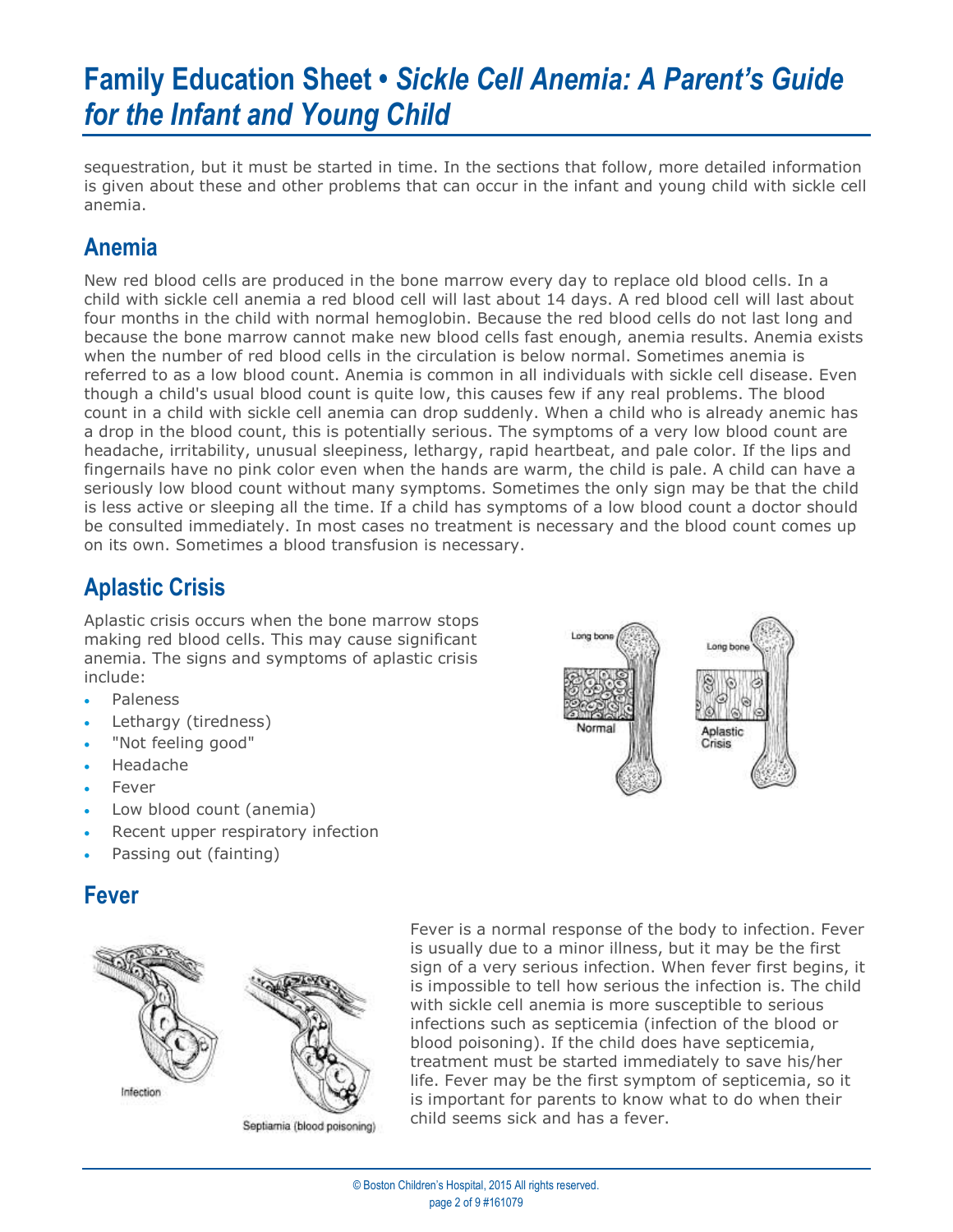Whenever a child seems sick, their temperature should be checked with a thermometer. Parents should always have one at home or with them if they are away from home.

1. IF THE TEMPERATURE IS 101.5 DEGREES OR HIGHER take the child immediately to a facility that gives emergency care. Be sure to tell the doctor that the child has sickle cell anemia.

2. WHEN A CHILD HAS A FEVER AND OTHER SYMPTOMS such as pale color, trouble breathing, unusual sleepiness, chest pain, severe cough, abdominal pain, diarrhea, or vomiting, your child should be taken to the doctor immediately for emergency care.

3. SUDDEN WORSENING OF ANY ILLNESS IS ENOUGH REASON TO CALL OR SEE THE DOCTOR SOON.

4. IT IS IMPOSSIBLE TO KNOW HOW HIGH THE FEVER IS BY FEELING THE SKIN. The child's temperature must be taken with a thermometer. Do not give medication for fever before checking the temperature with a thermometer.

Fever medication makes a child feel better and reduces fluid losses from the body, but it does not treat the cause of fever. If a child has a fever of 101.5 degrees or more, you may give the child medication for fever and take the child to a facility that provides emergency care.

There are other things to do when a child has a fever. Dressing the child in light clothing, keeping the room about 70 degrees, and giving a lukewarm bath may help lower the fever. If the child is sleeping, use only light covers. Anything that causes shivering should be avoided because it will make the fever rise. A child with fever needs to drink lots of fluid. If a child has a temperature of 101.5 degrees or higher, it is not safe to wait and see if the fever comes down. The child should be taken to the doctor for immediate treatment.

### **Infection**

The child with sickle cell anemia will get colds, sore throats, and ear infections just like other children. These minor infections are not usually serious in the child with sickle cell anemia. The serious infections that are more likely to occur in the child with sickle cell anemia include septicemia (infection of the blood), meningitis (infection around the brain), pneumonia (infection of the lungs), and osteomyelitis (infection of the bone).

A child with septicemia may not seem very sick initially. A fever of 101.5 degrees or higher may be the only sign at first. Other symptoms are unusual sleepiness, rapid breathing, pale color, stiffness, vomiting, and diarrhea. Septicemia is the major cause of death in young children with sickle cell anemia. Early treatment is the best hope for recovery.



Meningitis is very similar to septicemia in its symptoms. A child with this problem is usually very irritable and may have a stiff neck or seizures.

Pneumonia can be mild with very few symptoms or it can be quite serious. The symptoms are high fever, rapid breathing, shortness of breath, chest pain, and cough.

Osteomyelitis causes fever, pain, and swelling over a bone. At first it is quite similar to a painful episode, but a child usually seems sicker with an infection of the bone.

All the infections named here are treatable and complete recovery is possible. It is also true that even with treatment permanent disabilities and even death can result. A doctor should see the child with serious infection symptoms as soon as possible. Early recognition and aggressive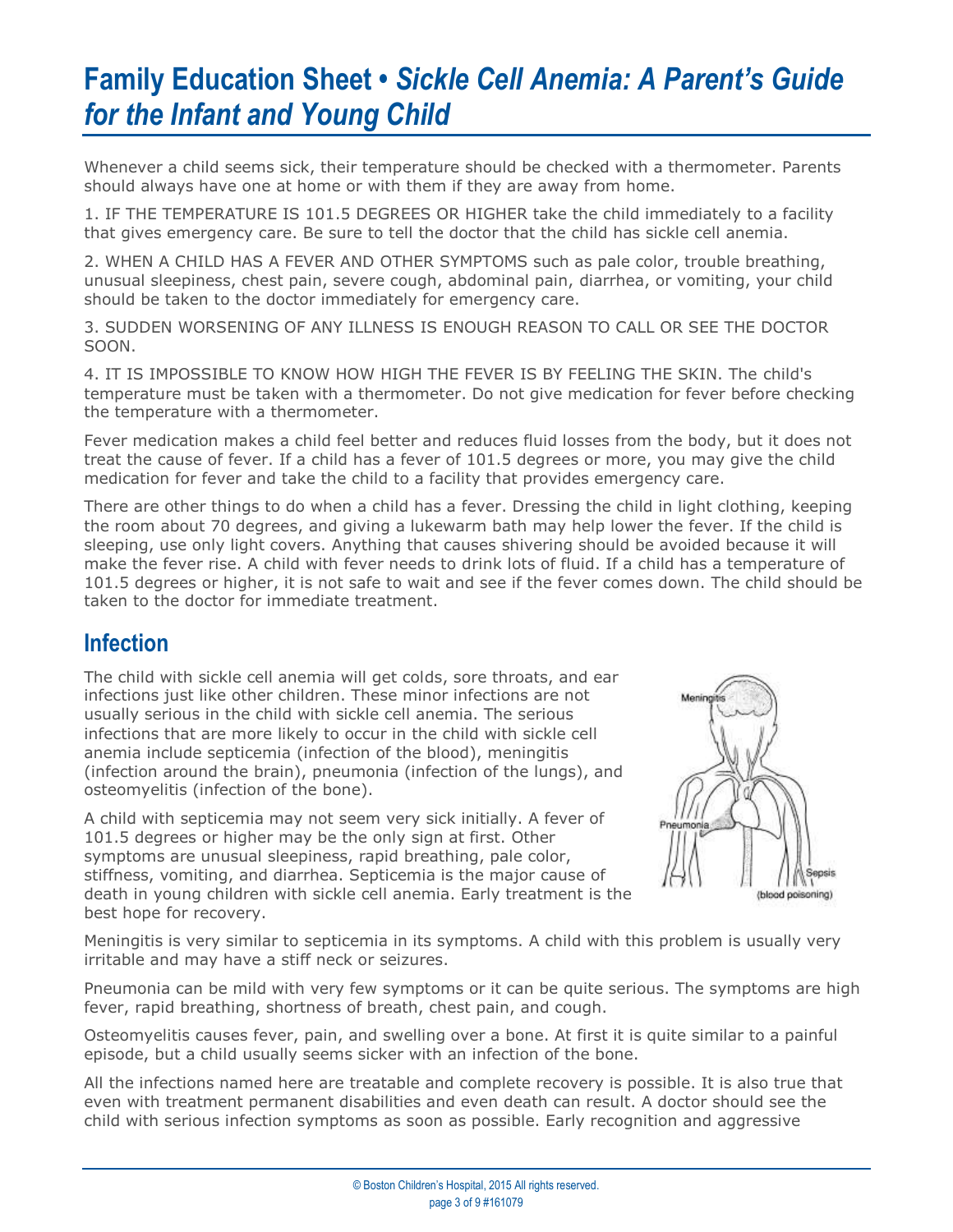treatment of infection offers the best chance for complete recovery. Pneumococcal vaccines are given to decrease the risks of blood infections (septicemia), meningitis and pneumonias.

### **Why is Penicillin so Important?**

The infant and young child with sickle cell anemia is more susceptible to septicemia (infection of the blood). Scientific studies indicate that penicillin prevents fatal cases of septicemia. When given every 12 hours (two times each day), penicillin can kill bacteria before they grow in the blood and cause life-threatening septicemia.

## **What if a Child Doesn't Get Penicillin for a Few Days?**

A child who is not taking penicillin may be going without important protection. About 12 hours after a dose, the penicillin is almost gone from the body. You should refill the penicillin before it runs out.

## **Can Septicemia Develop Even if the Penicillin is Given Regularly?**

Yes, it is possible since a few bacteria are resistant to penicillin. If a child is taking penicillin and develops a fever of 101.5 degrees or higher the child should see a doctor immediately. (see Fever section).

#### **Will the Penicillin Lose its Effectiveness?**

No, penicillin remains very effective over many years. However, some bacteria are resistant to the penicillin. If an infection develops, other antibiotics can be used for bacteria that are resistant to penicillin.

## **Will the Penicillin Prevent Colds Too?**

No. Because viruses and not bacteria cause colds they are not affected by penicillin. Children with sickle cell anemia recover from minor illnesses without special problems.

### **The Spleen**

The spleen is a small organ located under the rib cage on the left side of the body. It functions as part of the body's defense against infection by removing bacteria (germs) from the bloodstream. In the child with sickle cell anemia the spleen is not able to remove bacteria, so bacteria can grow in the bloodstream and cause septicemia (infection of the blood).

## **What Causes the Spleen to become Larger?**

When sickled cells are trapped in blood vessels leading out of the spleen, the normal flow of the blood is blocked. Blood stays inside the spleen instead of flowing through it. This is called sequestration. When this happens, the spleen is very large and it is easy to feel. Sometimes sequestration is painful. Medication can be given to ease the discomfort.

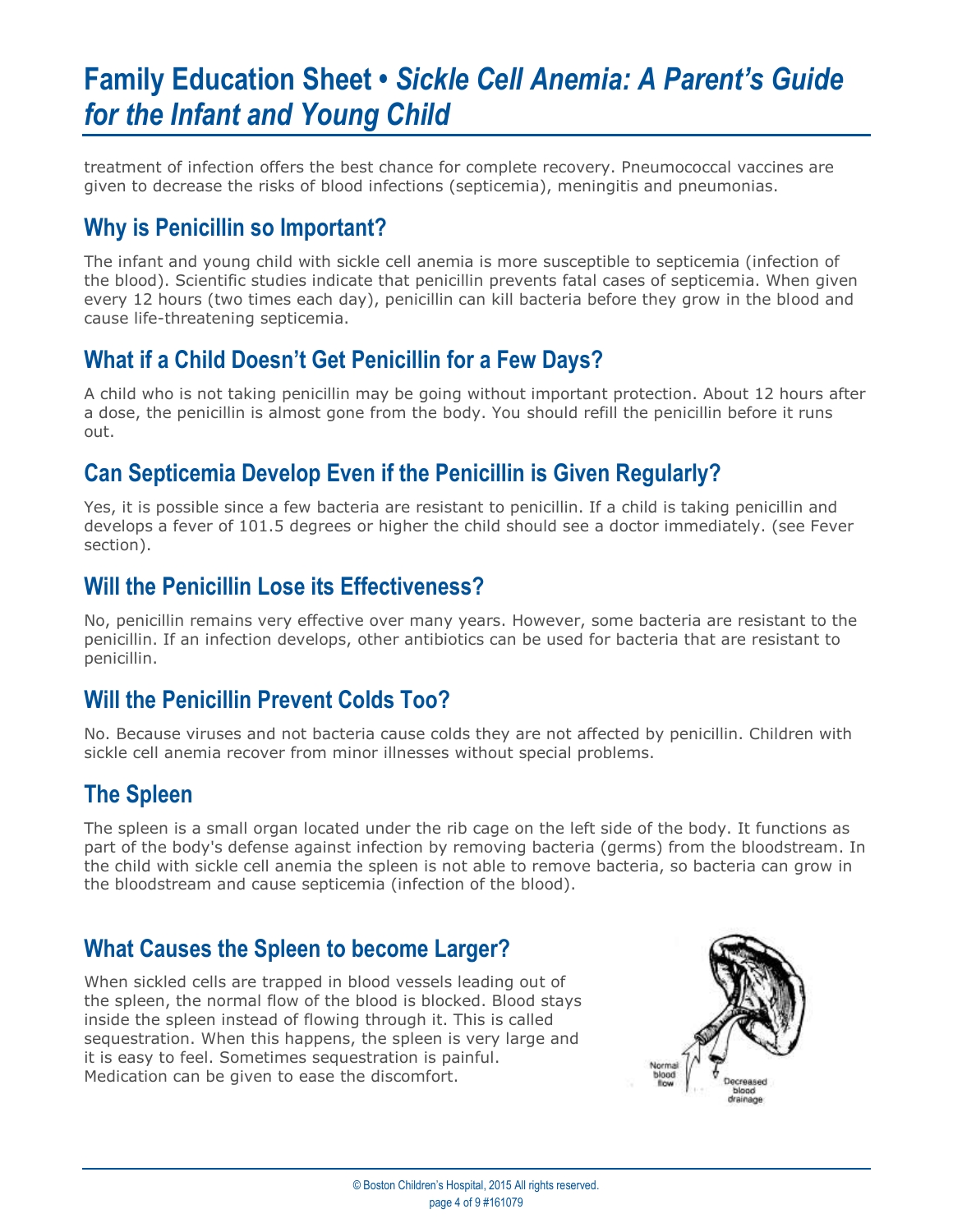## **Is Splenic Sequestration a Serious Problem?**

If the spleen enlarges suddenly, the red blood cell count may drop causing severe anemia. This is a serious and potentially life-threatening problem. When the spleen gradually gets larger over several weeks, the blood count does not change as much, so it is not as serious. Any enlargement of the spleen is of concern and must be watched for changes. Parents should check their child's spleen every day, particularly when the child is sick. They should know how their child's spleen usually feels, so that whenever the child seems sick they can check the spleen to see if it is bigger. If the spleen suddenly becomes larger, a doctor should check the child as soon as possible. If the child also has symptoms of a low blood count, then the situation becomes an emergency.

## **What are the Symptoms of a Low Blood Count?**

A child with a low blood count is likely to be irritable, unusually sleepy, and has a rapid heart beat. If the lips and fingernails do not have any pink color even when the fingers are warm, the child is pale. A child can have a seriously low blood count without many symptoms. Sometimes the only symptom is that the child is less active.



## **At What Age Do Problems with the Spleen Usually Occur?**

Babies and young children are at greatest risk of splenic sequestration and septicemia. Complications can develop as young as 2 months of age, but usually occur between the ages of 6 months and 5 years. As children get older the spleen becomes smaller. Eventually it may not enlarge anymore.

## **Can Splenic Sequestration Happen More than Once?**

Yes. A child who has one episode of splenic sequestration is likely to have other episodes.

## **What is the Treatment for Splenic Sequestration?**

If the blood count is dangerously low, then red blood cell transfusion is the treatment. If a child has several episodes, surgery to remove the spleen (splenectomy) may be recommended.

## **What Can Be Done to Help Children with Sickle Cell Anemia Fight Infection Since the Spleen Doesn't Work?**

Prevention and early treatment of infection is the best defense against serious complications. The child who is sick should be carefully watched for symptoms of serious infection. A fever of 101.5 degrees or higher should always be considered a symptom of possible septicemia or bacteria in the blood (see fever section). Penicillin is given twice daily to prevent infection. Pneumococcal vaccines (a shot) are given to boost immunity to harmful infection.

## **Painful Episodes**

Painful episodes occur in children with sickle cell anemia as a complication of their disease. These episodes are more common in older children, but sometimes happen in babies. Most often the pain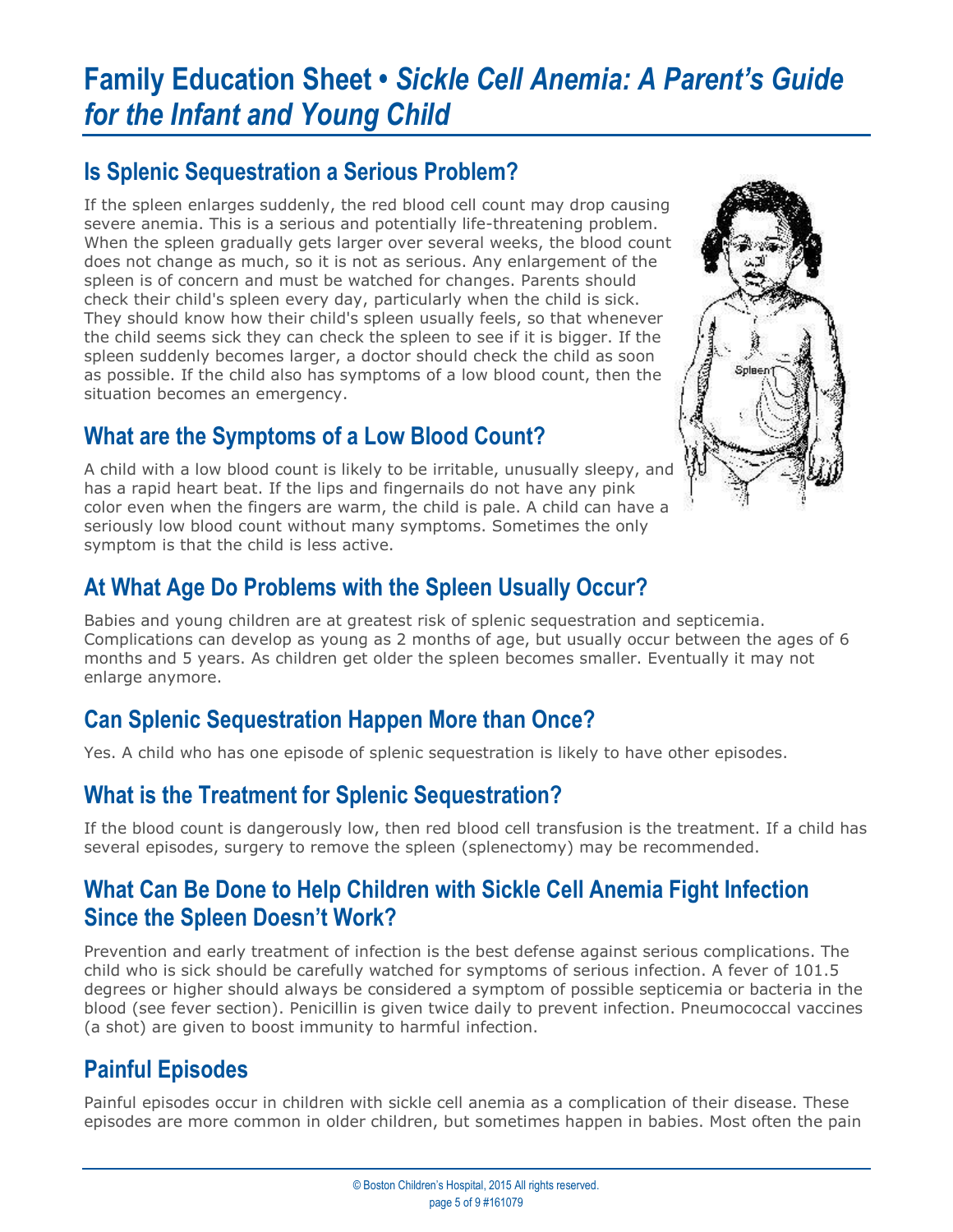seems to be in the bone, but occasionally it occurs in other areas. These episodes usually are not dangerous. Episodes may last for several hours to several days and sometimes up to a week or more.

## **Where is the Pain?**

Most often painful episodes seem to be in the bone, but occasionally the pain will occur in the chest and abdomen. A complication that may occur in boys with sickle cell anemia is a prolonged, painful erection called Priapism. This may take several hours or days to resolve. If the erection is not better after 2 hours, notify the doctor or take the child to a facility for immediate care. Sometimes admission into the hospital is necessary for pain control.

## **What is the Cause of These Painful Episodes?**

The exact cause of these episodes of pain is unknown, but it is thought that red blood cells become trapped and cause "log jams" inside a blood vessel. These "log jams" interfere with normal blood flow. If blood flow is reduced in even a small area of the body it can cause pain. Sometimes swelling is seen in the area of pain. In babies swelling often occurs in the hands and feet. Older children can have swelling in the arms and legs. Swelling usually does not mean that something is seriously wrong, but in rare cases swelling and pain is caused by infection in the bone. A child with swelling other than hands and feet should be seen by a doctor as soon as it is observed.



### **What Can Be Done to Ease the Pain?**

Taking medication such as Acetaminophen (Tylenol®), Children's Advil®, or Acetaminophen with Codeine at home usually eases painful episodes. Also it is very important that the child drinks lots of fluid to prevent dehydration. A child may refuse to use the part of the body that has the pain. If a child will not stand or walk it is best not to force him/her. As soon as the pain is better he/she will be active again. Other measures that may help the pain are rest and an application of warmth such as a heating pad. If a child cannot be made comfortable at home with medication by mouth, then it may be necessary for the pain to be treated with stronger medication in the hospital.

## **How Long Does the Pain Usually Last?**

Pain usually lasts only a few hours, although it may last up to a week or 10 days. If the pain continues for more than four days the parent should call the doctor for possible intravenous therapy.

### **How Do You Know Whether the Pain is From Sickle Cell Anemia or Something Else?**

If the child does not have other symptoms of illness, the pain is probably due to the sickle cell anemia. If the child has fever of 101.5 degrees or above, an infection may be present, and should be seen by a doctor immediately. If the child has chest or abdomen pain with cough, rapid breathing, shortness of breath, pale color, or high fever, you should take the child to a facility that provides emergency care.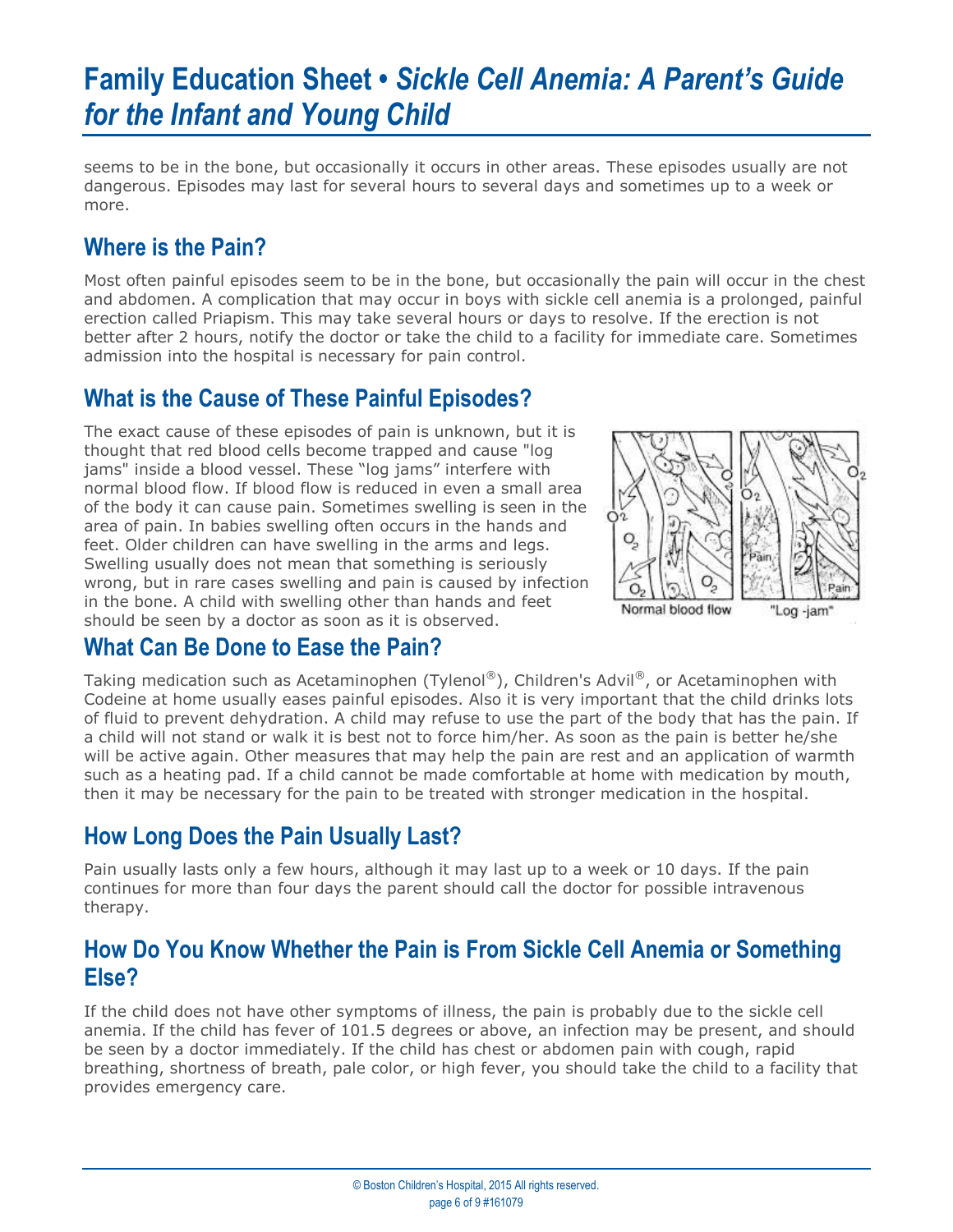## **Can too Much Activity Cause a Painful Episode?**

Some parents worry that their child is too active and will cause himself/herself to develop a painful episode. A child that is active is a healthy child. Active behavior should not be discouraged. A child with sickle cell anemia needs to be treated as a normal. Encourage your child to know their limit of how much activity they are able to tolerate. However, certain conditions may precipitate a painful episode. Studies have shown that extreme cold or hot weather, swimming in an unheated pool, injury, and emotional distress, may cause development of painful episodes.

## **Can Anything Prevent Painful Episodes?**

There is not enough known about the cause of the painful episodes to prevent them. Getting plenty of rest, drinking plenty of fluids, and avoiding extremes of cold and heat may minimize the chances of developing pain. There is no known nutritional factor that affects the development of painful episodes. Children with sickle cell anemia who eat a balanced diet usually do not need extra vitamins.

## **Hydroxyurea**

In the last decade, small doses of a chemotherapy drug called Hydroxyurea has been used to make the clinical course of sickle cell disease milder. This medication is taken by mouth once daily. Hydroxyurea works by raising the fetal (baby) hemoglobin level in a person with sickle cell disease. The red blood cells with fetal hemoglobin do not sickle, helping to decrease the chance of painful episodes and chest syndrome.



### **Enuresis and Nocturia**

Enuresis (incontinence of urine during the day) and nocturia (bedwetting at night) can occur in the child with sickle cell anemia from about age three years into adulthood. It is more commonly seen in boys than in girls. Enuresis and nocturia can occur daily, intermittently, or occasionally.

Current therapies used for bedwetting such as restricting fluids before bedtime does not appear to make a difference in the bedwetting. It is important to remember the child is not wetting the bed intentionally. When a child wets the bed he/she feels badly. The best approach to bedwetting is a casual one - don't make a big deal out of it, don't spank, punish or yell at your child - this only serves to make him/her feel ashamed of a behavior which he/she has no control over.

## **Yellow Eyes**

Occasionally the eyes of a child with sickle cell disease may appear yellow. Usually the yellow eyes result from the build up of by-products from the increased destruction of red blood cells. Sometimes the eyes may appear yellow at the time of a painful episode or other illness; other times there may be no associated problem. Yellow eyes do not usually mean that there is something seriously wrong with your child. They do not need to stay home or be sent home from school.

### **Growth and Adolescence**

It is important for the parent and child to know that there can be a delay as long as three years in reaching full adult development. The adolescent with sickle cell anemia may still look and feel like a child while his or her friends are developing adult characteristics. Reassurance that they too will grow up and mature will be necessary to relieve anxious feelings.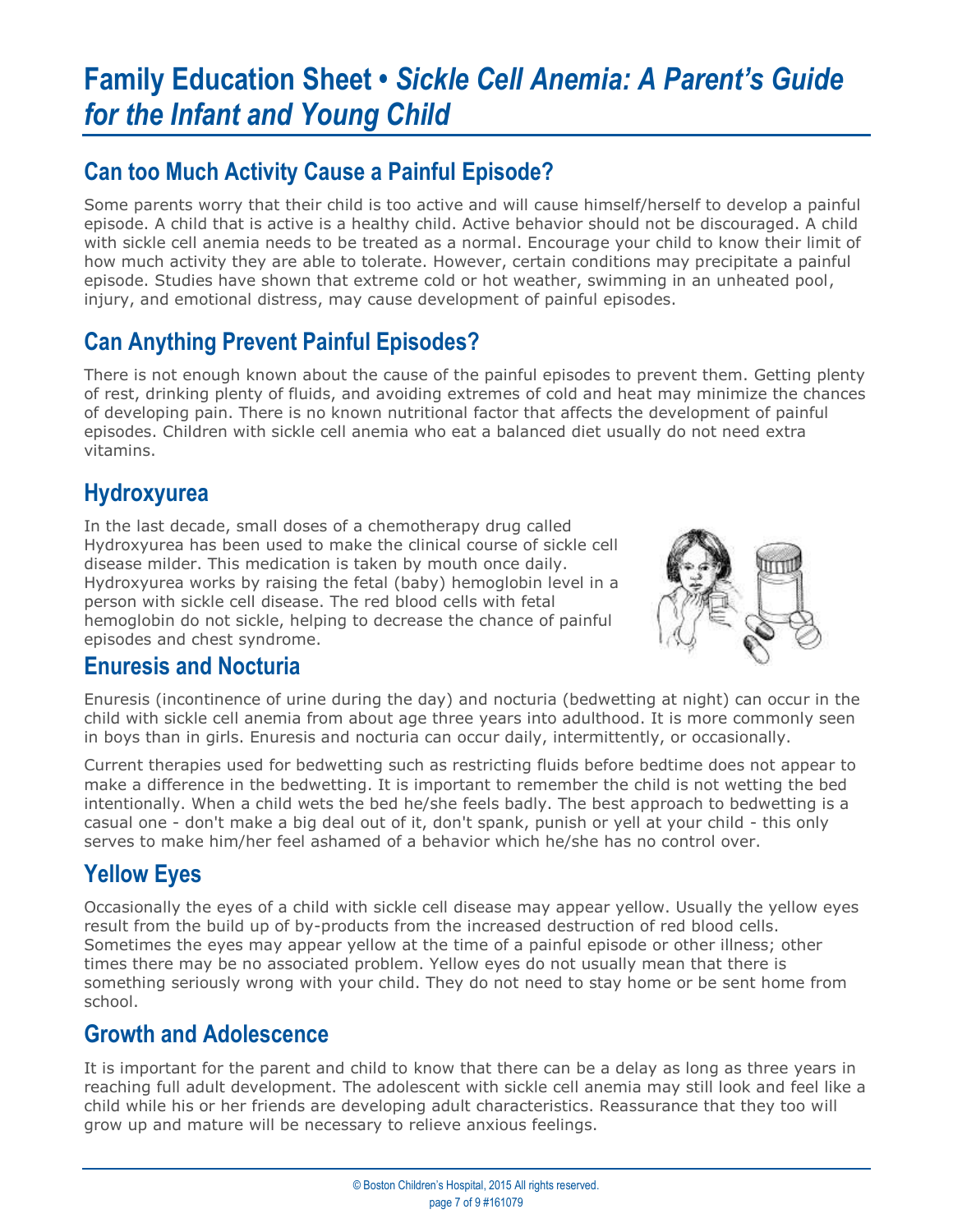Girls with sickle cell anemia can and do become pregnant. Serious complications can happen. Therefore pregnancy should be planned and under the supervision of a doctor especially knowledgeable in the management of women with sickle cell anemia. Women with sickle cell anemia can use several different birth control methods successfully.

## **School**

The education of the child with sickle cell anemia is just as important as it is for any child. Sickle cell anemia alone does not affect learning ability. However, excessive absence due to the complication of the disease sometimes affects a child's ability to catch up with class work. Motivating and helping a child to achieve his or her potential in school is important because that child has a future. Extra encouragement and home school when they are unable to be in the classroom would be helpful when illness interferes with school. Keeping up with schoolwork is important. These efforts can make a great difference in educational achievement. The child with aptitude for it should be prepared to attend college in order to qualify for employment that relies upon mental rather than physical skills. The child who does not want to attend college should be encouraged to train for a career that will not require strenuous physical activity.

## **Living a Normal Life**

Just because a child has a chronic illness does not mean he or she cannot live a normal life. A child with sickle cell anemia has very few limitations. No special diet is needed, just well balanced meals. There is no reason to isolate a child from others to keep him or her from catching colds or other minor infections. Exercise and play should not be discouraged.

- **1.** With the exception of karate, participation in sports activities is not limited.
- **2.** Physical endurance may be less because of the anemia, so a child may tire more easily.
- **3.** Children will learn their own bounds for physical endurance and will usually stop and rest when they need it. Discipline should be the same for the child with sickle cell anemia as it is for other children in the family. Treating a child with sickle cell anemia in a normal manner is an important part of helping a child to develop a healthy identity as a person.

#### **The Inheritance of Disease**

Sickle cell anemia is only one of many diseases that are inherited. Inherited diseases are passed from parents to children through genes. Genes are what make the physical characteristics of a person such as height, eye color, features of the face, and blood type. Every kind of gene comes in twos with one gene inherited from the mother and one gene inherited from the father. When a person has sickle cell trait there is one gene for normal hemoglobin and one gene for sickle hemoglobin. Because there is one gene for normal hemoglobin the person does not have the disease. The child with sickle cell anemia has two genes for sickle hemoglobin and this causes the disease.



There is a one in four chance, or 25% chance, that a child will be born with sickle cell anemia when both parents have sickle trait. When

predicting the chances of having another child with the disease, it is important to remember that it is possible to have another child with sickle cell anemia with each pregnancy.

Parents usually want to know if their other children could have sickle cell anemia. This can be learned by blood testing and is a good idea when one child is already known to have disease. Parents need to know that future children can also have the disease.